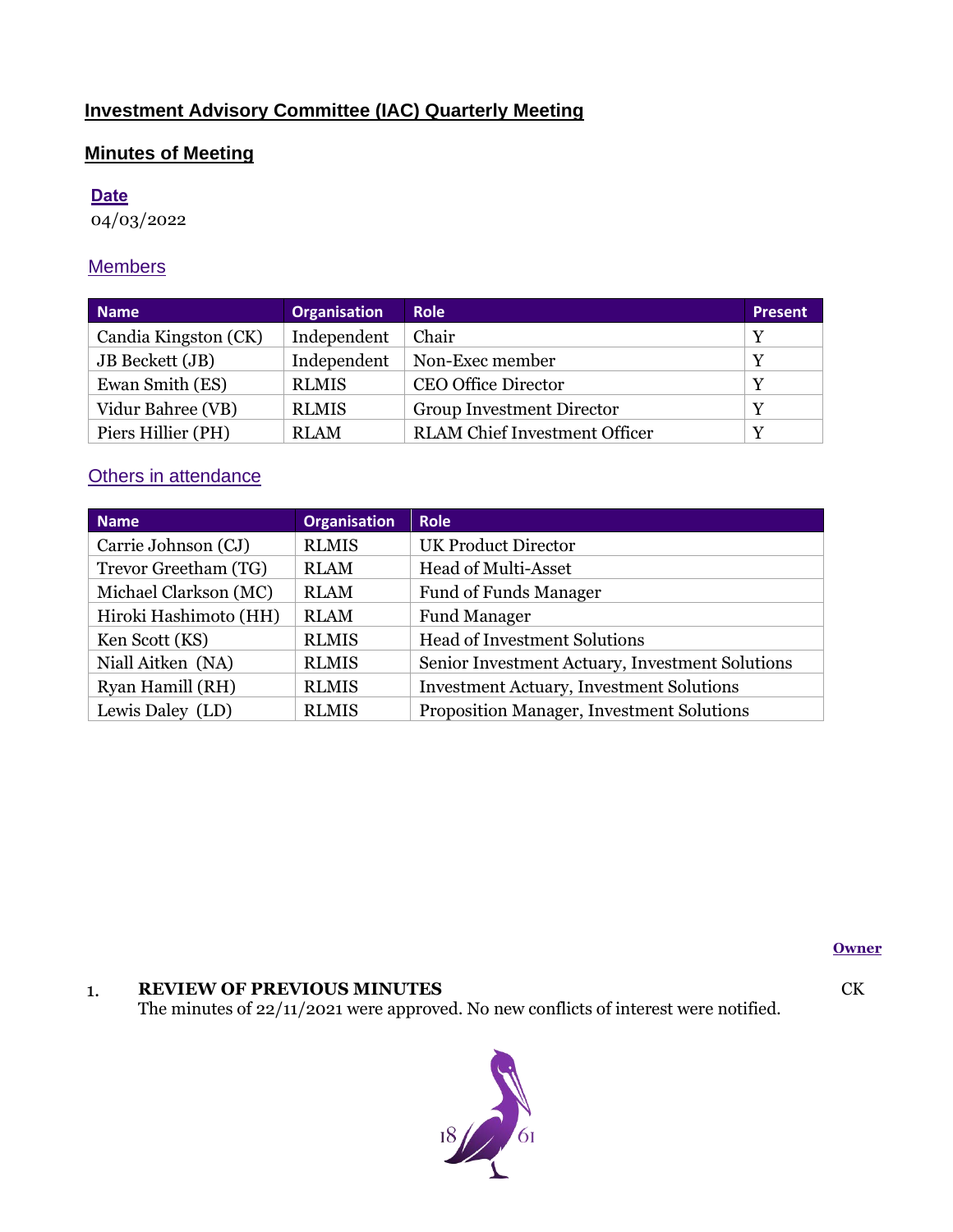#### 2. **UKRAINE DISCUSSION**

TG updated the committee on the current RLAM positioning with regards to the Ukraine-Russia conflict and subsequent actions that have been or will be taken. He confirmed the current tactical underweight position in emerging market equities resulted in reduced exposure to Russian equities. As a further action cash within RLP Global Managed was allowed to build up marginally to better manage the market uncertainty. He noted that the ability to adjust currency, regional and sector exposures within RLP Global Managed on a daily basis has been utilized, as the European exposure within RLP Global Managed has been reduced. He highlighted the resilience of the current strategic asset allocation (SAA), and the benefits inflation-hedging assets such as commodities, and commercial property have generated year-to-date.

PH provided an update on the impact of index providers which have removed Russian securities from their respective indices. He noted that RLAM divestment of Russian securities within UK markets has taken place and beyond that of the frozen indices, zero Russian exposure remained. He highlighted the benefits of the ESG tilts that were launched last year in further reducing Russian exposure pre-crisis by utilizing part of the tracking error budget. He reiterated TG's point of the benefits of a diversified strategy and commodities as an inflation hedge.

Questions were asked about the planned reduction in the Governed Range commodity exposure through the tactical asset allocation (TAA) and the impact of the size of the corresponding trade. After the very strong performance of the commodity fund, the intention was to take profits from this and reduce the TAA position back down toward the benchmark. Given the scale of the outperformance, this was going to be a large trade and TG confirmed this would be traded over multiple days. Cash exposure within the commodity fund could be accumulated over a few trading days to manage this.

## 3. **STRATEGIC PACK**

RH provided an update to the committee on the strategic positioning of the Governed Range. He highlighted updates made to the pack which included further analysis regarding changes to Moody's Analytics model, including short-term inflation assumptions used.

#### Governed Portfolios

All portfolios are within their target ranges for real volatility.

#### Governed Retirement Income Portfolios (GRIPs)

All portfolios remain within their target ranges for the income risk metric. Increased expectations of inflation in the short-term by Moody's translates to lower short-term real returns. Hence, the maximum 1-year loss has increased from last quarter for all five portfolios. This impact can be seen particularly for GRIPs 1 and 2, which are now flagging red. It was noted that the nature of this risk metric means that it's very sensitive to short term changes in risk characteristics such as inflation. HH questioned the suitability of the current risk metrics. It was agreed that this would be reviewed within the current SAA review that is being carried out for each portfolio. RH reassured the committee that extensive analysis including macroeconomic factors and climate scenarios would be incorporated into the SAA review.

The committee raised concerns regarding the current inflationary environment and the impact on drawdown customers. It was noted that ongoing support should be offered to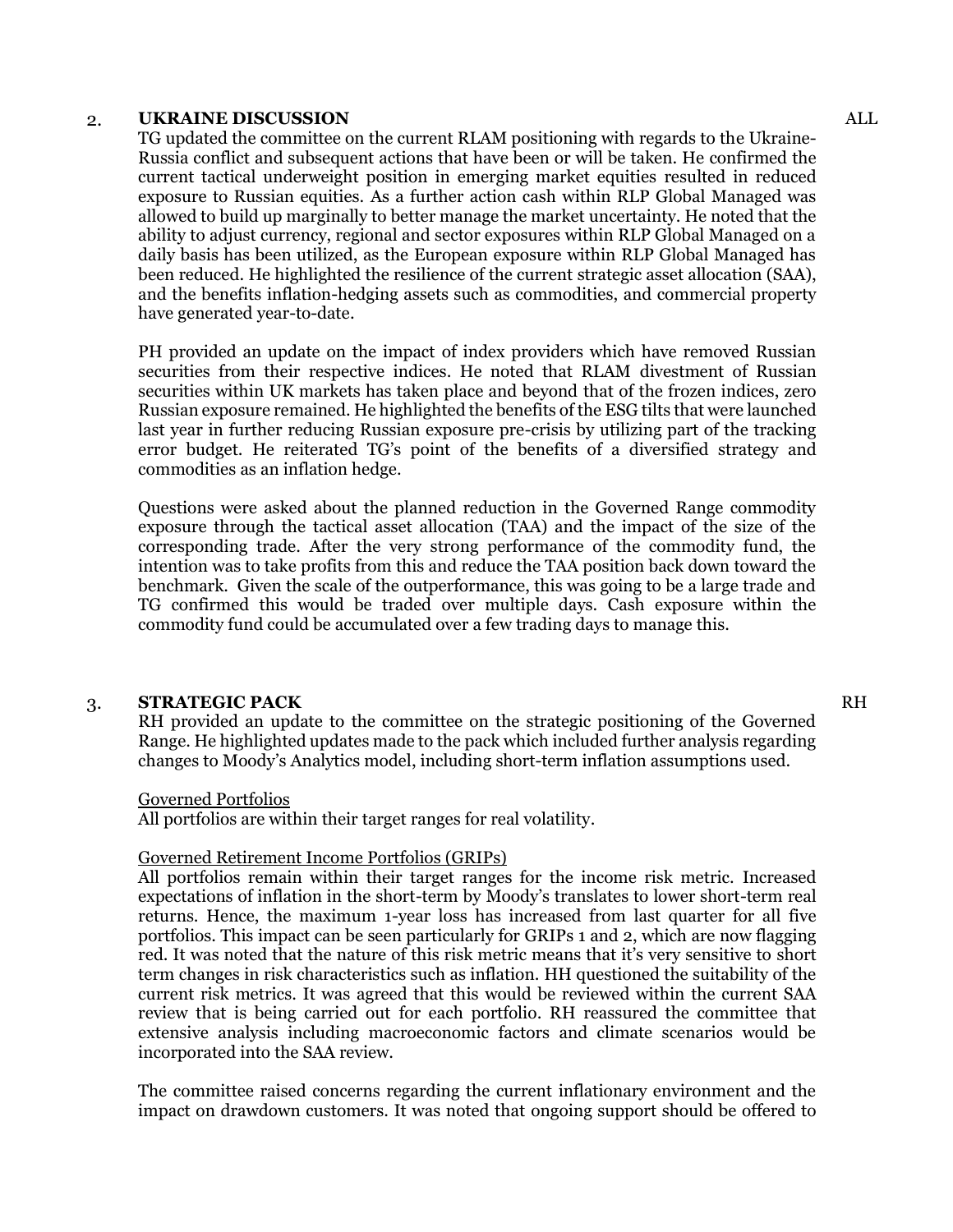advisers to enable them to have meaningful conversations with clients regarding the sustainability of their current income. ES reiterated this point and highlighted the importance of tools such as the drawdown governance service. Committee members noted the importance of incorporating the current inflationary environment within the current SAA review being carried out.

## 4. **PERFORMANCE PACK**

All data is at end December 2021.

#### *Governed Range*

All Governed Portfolios outperformed their benchmarks over 1, 3 and 5 years.

All five GRIPs are ahead of their benchmark over 1, 3 and 5 years.

### RLAM funds

#### *Global Managed*

The fund has outperformed benchmark over 1, 3 and 5 years.

#### *Property*

The fund has outperformed benchmark over 1, 3 and 5 years to end of December 2021. As at the end of December 2021, RLPPF cash holding was 16.3%.

### *Commodity*

The fund is passively managed and has performed in line with expectations benchmark over 1, 3 and 5 years to the end of December 2021.

#### *Sterling Extra Yield*

The fund is outperforming benchmark over 1, 3 and 5 years to the end of December 2021.

### *Absolute Return Govt Bond*

The fund has outperformed benchmark over 1, 3 and 5 years to the end of December 2021.

*Global High Yield Bond* The fund is outperforming over 1, 3 and 5 years to the end of December 2021.

### *Global Growth*

The fund outperformed benchmark over 3 and 5 years to the end of December 2021 and is behind over 1 year.

### *Blackrock Aquila Global Blend*

This is a passive fund which has performed in line with expectations against a composite benchmark of the FTSE All Share Index, FTSE All World Index and MSCI Emerging Markets ESG Leaders Index.

### *Duration bond funds*

All duration bond funds are ahead of benchmark over 1,3 and 5 years with the with the exception of the Short Index Linked Gilts fund with underperformance being marginal.

VB raised concerns regarding the general persistency of returns of externally managed Royal London pension funds. NA acknowledged this point and reassured the committee